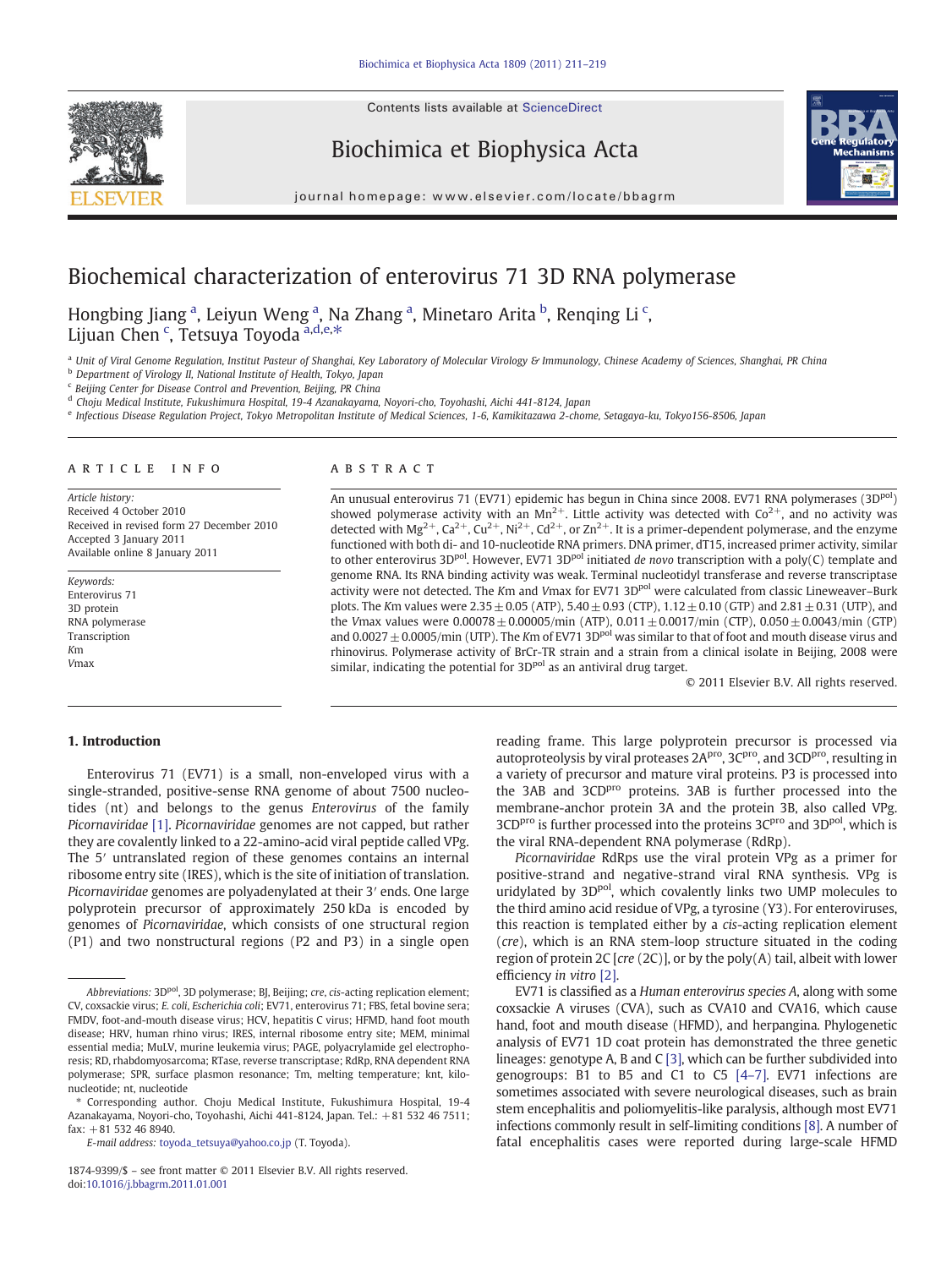outbreaks in Malaysia in 1997 [\[9\]](#page-8-0) and in Taiwan in 1998 and 2000 [\[10,11\].](#page-8-0) Most of the fatal cases of EV71 during the outbreaks in Taiwan were caused by pulmonary edema and/or pulmonary hemorrhage, which may have been caused by direct destruction of the vasomotor and respiratory centers in the brain stem by EV71 infection [\[10,12](#page-8-0)–16]. A presently ongoing EV71 epidemic that began in 2008 in China resulted in 126 fatalities out of 481,000 total EV71 cases in 2008 [17–[19\].](#page-8-0) Pyrimidine derivatives [\[20\],](#page-8-0) and more recently, DTriP-22 (4{4- [(2-bromo-phenyl)-(3-methyl-thiophen-2-yl)-methyl]-piperazin-1 yl}-1-pheny-1H-pyrazolo[3,4-d]pyrimidine) were found to target EV71 3Dpol [\[21\].](#page-8-0) To date, however, no effective vaccine or antiviral drugs against EV71 have been available yet.

Because RdRps of RNA viruses are essential for viral replication, and an equivalent host cellular enzyme does not exist, these polymerases are prime targets for the development of antiviral drugs. The ternary structure of EV71 3D<sup>pol</sup> of the Chinese epidemic strain was revealed recently [\[22\]](#page-8-0). However, the biochemical feature of the RdRp has not been analyzed enough. In order to study the contribution of RdRp activity to the pathogenicity of EV71, and to develop anti-EV71 3D<sup>pol</sup> drugs, we analyzed the biochemical characteristics including kinetic data of the EV71 3D<sup>pol</sup>, which consists of 463 amino acids and which calculated molecular weight is 53 kDa, of the prototype strain, BrCr-TR (group A), and compared our findings to the polymerase activity of an isolate from a severe HFMD case collected in Beijing in 2008 (EV71 BJ), which belongs to group C [\[23\].](#page-8-0)

# 2. Materials and methods

# 2.1. Cell culture

Human rhabdomyosarcoma (RD) cells were maintained in minimal essential media (MEM, GIBCO) supplemented with 10% fetal bovine sera (FBS, GIBCO), 2 mM L-Glutamine (GIBCO), 100 U/ml penicillin G sodium, and 100 μg/ml streptomycin sulfate (GIBCO).

# 2.2. Isolation and cDNA construction of enterovirus 71

Enterovirus 71 (EV71 BJ) was isolated from a skin vesicle from a severely ill HFMD patient in Beijing, China, in 2008, and cultured in RD cells. Viral RNA was extracted from the culture media using the QIAamp Mini Viral RNA Extraction Kit (Qiagen). cDNA of EV71 BJ (GenBank account No. FJ606449) was amplified by RT-PCR as two fragments from viral RNA using the OneStep RT-PCR kit (Qiagen) and the primers listed in Table S1.

#### 2.3. Construction of plasmids expressing EV71 3D<sup>pol</sup>

EV71 3D<sup>pol</sup> was PCR-amplified from pEV71(BrCr-TR) [\[24\]](#page-8-0) and the PCR fragment of EV71 BJ using BrCr-TR-N and C, and BJ-N and C (Table S1) by Pyrobest (Takara), and A-addition by LA-taq (Takara) before being cloned into the pGEMT vector (Promega). After digestion with NdeI and XhoI, EV71BrCr-TR 3D<sup>pol</sup> was cloned into the same sites of pET21b(KM) [\[25\]](#page-8-0), resulting in pETEV71(BrCr-TR)3D<sup>pol</sup>. The polymerase knock-out mutation, D330A was introduced using an in vitro mutagenesis kit (Stratagene, Table S1) to yield the construct pETEV71 (BrCr-TR)3D<sup>pol</sup>D330A. The PCR fragment of EV71 BJ was cloned into pET21b(KM), resulting in pETEV71(BJ)3D<sup>pol</sup>. Construct sequences were confirmed by DNA sequencing (Invitrogen).

# 2.4. Expression and purification of EV71 3D<sup>pol</sup>

pETEV71(BrCr-TR)3D<sup>pol</sup>, pETEV71(BrCr-TR)3D<sup>pol</sup>D330A and pETEV71(BJ)3D<sup>pol</sup> were transformed into Escherichia coli (E. coli) Rosetta/pLysS (Novagen). The expression of EV71 3D<sup>pol</sup> was induced with 1 mM IPTG at 37 °C for 1 h after the bacteria had been grown to  $AD600 = 0.58$ . After harvesting, the cells were suspended in a buffer containing 50 mM  $NaH<sub>2</sub>PO<sub>4</sub>$  (pH 8.0), 500 mM NaCl, 0.1% Triton X-100, 0.1% 2-mercaptoethanol, 1 mM PMSF, and 2 mM imidazole and lysed by sonication. After centrifugation at 11,000 rpm for 30 min at 4 °C (Beckman JA rotor), the supernatant was incubated with Ni-NTA agarose (Qiagen), and the bound EV71 3D<sup>pol</sup> was eluted with elution buffer (20 mM Tris–HCl (pH 8.0), 500 mM NaCl, 0.1% Triton X-100, and 0.1% 2-mercaptoethanol) containing 250 mM imidazole after the column had been washed with 40 mM imidazole. EV71 3D<sup>pol</sup> was chromatographed on Superdex200 (GE) in 20 mM Tris–HCl (pH 8.0), 500 mM NaCl, 1 mM EDTA, 1 mM DTT, and 1 mM PMSF, followed by further chromatography on MonoQ (GE) in 20 mM Tris–HCl (pH 8.0), 50 mM NaCl, 1 mM EDTA, 1 mM DTT, and 1 mM PMSF. EV71 3D<sup>pol</sup> was eluted with 220 mM NaCl. The purified EV71 3D<sup>pol</sup> was stored at  $-80$  °C.

#### 2.5. EV71 genome RNA

EV71 BrCr-TR strain genome RNA was transcribed in vitro from MluI-linearized pEV71 (BrCr-TR) [\[24\]](#page-8-0) using the MegaScript T7 kit (Ambion) (Fig. S1).

# 2.6. In vitro transcription

One hundred nanomolars of EV71 3D<sup>pol</sup> were incubated in 50 mM Tris–HCl (pH 7.5), 7 mM  $MnCl<sub>2</sub>$ , 100 mM potassium-monoglutamate, 1 mM DTT, 25 μg/ml actinomycin D, 0.05 mM  $[α<sup>-32</sup>P]$  UTP, 1 μM U10, 200 U/ml RNase inhibitor, and  $2 \text{ mg/ml}$  poly(A) at the indicated temperature (29 °C) and for the indicated time (90 min). After phenol-chloroform extraction and ethanol precipitation, the transcripts were analyzed by 4% PAGE containing 8 M urea, followed by image analysis with Typhoon Trio plus (GE). For pH sensitivity analysis, 50 mM of HCl–KCl (pH 2), glycine-HCl (pH 3), MES-NaOH (pH 4.0 and 5.0), MOPS-NaOH (pH 6.0 and 6.5), 50 mM Tris–HCl (pH 7.0, 7.5, 8.0, 8.5, and 9.0), and CAPS-NaOH (pH 10) were used. For kinetic analysis,  $[\alpha^{-32}P]$  ATP, poly(U), and A10 were used for ATP; [ $\alpha$ -<sup>32</sup>P] GTP, poly(C), and G10 were used for GTP; and [ $\alpha$ -<sup>32</sup>P] CTP, poly(I), and C10 were used for CTP. After phenol/chloroform extraction and ethanol precipitation, RNA transcripts were separated by 4% polyacrylamide gel electrophoresis (PAGE) containing 8 M urea in  $0.5 \times$  TBE (44.5 mM Tris–HCl, 44.5 mM borate, 1 mM EDTA).

In vitro transcription was also performed using the sym/sub template  $[26]$ . 5'- $[^{32}P]$ -sym/sub (1  $\mu$ M) was mixed with non-labeled sym/sub (99 μM) and annealed in TE by gradual cooling down for 5 °C/min from 90 °C to 10 °C after denaturation at 90 °C for 1 min. The annealed sym/sub (2 and 10 pmol) were incubated with 100 nM EV71 3D<sup>pol</sup> in 50 mM Tris-HCl (pH 7.5), 7 mM MnCl<sub>2</sub>, 100 mM potassiummonoglutamate, 1 mM DTT, 25 μg/ml actinomycin D, 0.5 mM ATP, CTP, GTP, and UTP, 200 U/ml RNase inhibitor. After phenol/chloroform extraction and ethanol precipitation, the syn/sub transcripts were separated by 15% PAGE containing 6 M urea in  $0.5 \times$ TBE.

The incorporated radioisotopes were measured by Typhoon Trio plus. The mean and standard deviations of the incorporated amounts of NMP were calculated from three independent experiments.

#### 2.7. Reverse transcriptase assay

One hundred nanomolars of EV71 3DPol were incubated in 50 mM Tris-HCl (pH 7.5), 7 mM  $MnCl<sub>2</sub>$ , 100 mM potassium-monoglutamate, 1 mM DTT, 25 μg/ml actinomycin D, 0.05 mM  $[α<sup>-32</sup>P]$  TTP, 1 μg/ml dT15, 200 U/ml RNase inhibitor, and 20 μg/ml A32. As a control, A32 was reverse transcribed from murine leukemia virus reverse transcriptase (MuLV RTase) according to the company's instruction. After phenol/chloroform extraction and ethanol precipitation, the products were separated by 12% PAGE containing 6 M urea in  $0.5 \times$  TBE.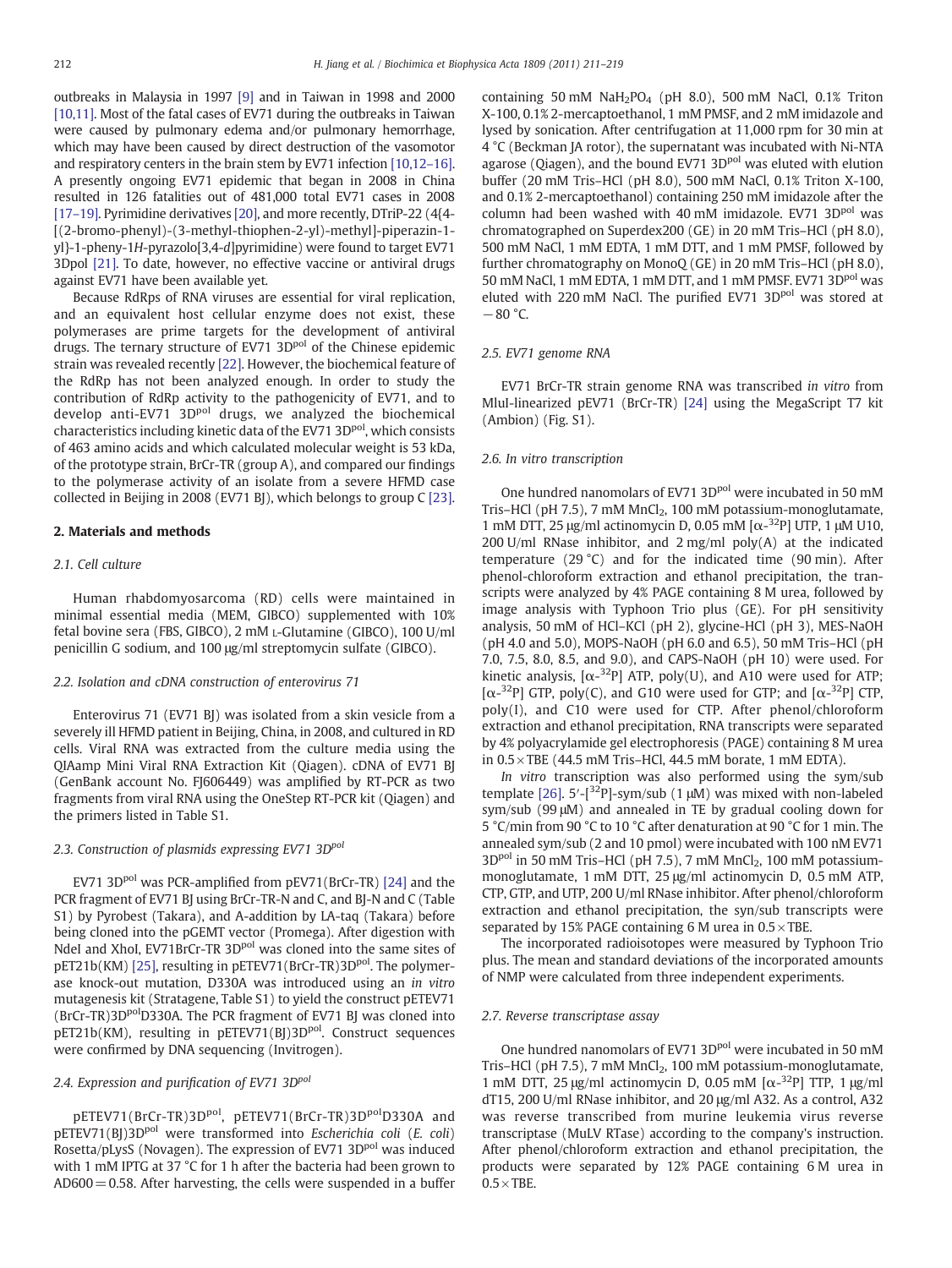# 2.8. RNA filter binding assay

The filter binding assay of EV71 3D $P<sup>pol</sup>$  and  $[{}^{32}P]$ -EV71 BrCr-TR genome RNA was performed as previously published [\[27\]](#page-8-0). Hepatitis virus (HCV) JFH1 NS5B RNA polymerase was used as a control [\[27\].](#page-8-0) Briefly, [<sup>32</sup>P]-EV71 BrCr-TR genome RNA was transcribed in vitro by T7 RNA polymerase (Takara) with  $[\alpha^{-32}P]$ UTP (New England Nuclear). After incubation, un-incorporated  $[\alpha^{-32}P]$ UTP was removed by gel filtration in a Quick Spin G-50 (Roche), and  $[{}^{32}P]$ -EV71 BrCr-TR genome RNA was purified by phenol/chloroform extraction and ethanol precipitation. The filter binding assay was conducted using the method of Oberste and Flanegan [\[28\].](#page-8-0) Five picomols of the RdRp and 5 pmol of  $[^{32}P]$ -EV71 BrCr-TR genome RNA were incubated at 30 °C for 30 min in 25 μl of 50 mM Tris-HCl (pH 7.5), 7 mM MnCl<sub>2</sub>, 100 mM potassium-monoglutamate and 1 mM DTT. After incubation, the solutions were diluted with 0.5 ml TE and filtered through nitrocellulose membranes (0.45 μm, Millipore), which were boiled in TE for 30 min before the experiment. The filter was washed 5 times with TE and the bound radioisotope was analyzed by Typhoon Trio plus after being dried.

#### 2.9. RNA crosslink assay

v84 influenza virus model RNA templates [\[29\]](#page-8-0) was transcribed in vitro by T7 RNA polymerase with  $[\alpha^{-32}P]$ UTP. One picomol of RdRp in the presence of 1 pmol [<sup>32</sup>P]-labeled v84 or EV71 BrCr-TR genome RNA in a 10 μl reaction containing 50 mM Tris–HCl (pH 7.5), 7 mM  $MnCl<sub>2</sub>$ , 100 mM potassium-monoglutamate and 1 mM DTT was incubated at 30 °C for 30 min. Reactions were then UV irradiated (254 nm) for 30 min on ice, and the cross-linked products were separated by 10% SDS-PAGE after RNase A (0.1 mg/ml) treatment. Cross-linked proteins were analyzed by Typhoon Trio plus.

# 2.10. Surface plasmon resonance (SPR) biosensor analysis

Twenty micrograms per mililiter of EV71 3D<sup>pol</sup>, hepatitis C virus (HCV) JFH1 NS5B RdRp [\[27\]](#page-8-0) and bovine serum albumin (BSA) were immobilized by amine coupling to the parallel channel of CM5 biosensor chip (GE) in phosphate buffered saline (PBS, pH 7.2), resulting in surface densities of 2000 to 5000 response units. SPR measurements were performed with the BIAcore T100 instrument (GE) equilibrated at 25 °C. Poly(A), poly(U), poly(G), poly(I) and poly(C) at 0.2 mg/ml PBS were injected for 3 min across the immobilized proteins at a flow rate of 20 μl/min. Following each injection, the biosensor chip was regenerated with 5 mM NaOH. Interactions of RNA templates with both HCV NS5B and EV71 3D polymerases were monitored in real time and reflected by response units, which were calculated by subtraction of the BSA reference channel.

#### 2.11. Chemicals and radioisotopes

Actinomycin D, MES, MOPS, Tris (Trizma), BSA, poly(A), poly(U),  $poly(G)$ ,  $poly(I)$ ,  $poly(C)$ , and UpU were obtained from Sigma; nucleotides were purchased from GE;  $[α<sup>-32</sup>P]$  UTP,  $[α<sup>-32</sup>P]$  ATP, [ $\alpha$ -<sup>32</sup>P] GTP, [ $\alpha$ -<sup>32</sup>P] CTP, [ $\alpha$ -<sup>32</sup>P] TTP and [ $\gamma$ -<sup>32</sup>P]ATP were purchased from New England Nuclear; dinucleotide primers (ApA, GpG and CpC), oligonucleotide primers (A10, A32, U10, U16, G10, G18, C10, C27, dT10 and dT15), human placental RNase inhibitor, T4 nucleotide kinase, MuLV RTase and restriction enzymes were purchased from Takara; and other oligonucleotides were from Invitrogen.

### 2.12. Statistical analysis

Statistical data were evaluated by the Student's t test.

#### 3. Results

# 3.1. Purification of EV71 3D<sup>pol</sup>

C-terminal 6xHis-tagged EV71 3D polymerase (3D<sup>pol</sup>) of BrCr-TR strain (BrCr-TR), its polymerase knock-out mutant (D330A) and a Beijing isolate (BJ) were expressed in bacteria and purified by Ni-NTA column chromatography, followed by gel-filtration through Superdex200 in 20 mM Tris–HCl (pH 8.0), 0.5 M NaCl, 1 mM DTT, and 1 mM EDTA. Finally, the 44 kDa elution fraction was applied to MonoQ anion exchange chromatography and eluted at 220 mM NaCl ([Figs. 1](#page-3-0) [and 2](#page-3-0)A).

# 3.2. Biochemical analysis of EV71 3D<sup>pol</sup>

The purified EV71 3D<sup>pol</sup> was gel-filtrated at approximately 44 kDa from the Superdex200 column in 20 mM Tris–HCl (pH 7.5), 100 mM NaCl, 1 mM DTT, and 1 mM EDTA, which indicated that the EV71 3D<sup>pol</sup> formed a monomer under these transcription conditions in vitro [\(Fig. 2](#page-3-0)B).

The biochemical characteristics of EV71 BrCr-TR 3D<sup>pol</sup> are presented in [Figs. 3 and 4.](#page-4-0) Optimal in vitro primer-dependent transcription activity of EV71 BrCr-TR 3D<sup>pol</sup> was observed with 50 mM Tris–HCl (pH 7.5), 100 mM potassium-monoglutamate, 7 mM MnCl<sub>2</sub>, 1 mM DTT, 50 μM [ $\alpha$ <sup>-32</sup>P]UTP, 2 mg/ml poly(A) RNA template, 0.5 μM U10 primer (or 0.5 mM UpU), 25 μg/ml actinomycin D, 200 U/ml human placental RNase inhibitor, and 100 nM EV71 3D<sup>pol</sup> at 29 °C for 90 min. The EV71 BrCr-TR 3D<sup>pol</sup> D330A abolished polymerase activity [\(Fig. 3](#page-4-0)A), indicating that amino acid residues GDD (at positions 329–331) comprise the polymerase active site.

First, the requirement of either  $MgCl<sub>2</sub>$  or  $MnCl<sub>2</sub>$  on polymerase activity was tested at 0, 1, 2, 3, 4, 4.5, 5, 6, 7, 8, 9, 10, 11, 13, 15, and 20 mM  $MgCl<sub>2</sub>$  or  $MnCl<sub>2</sub>$  in 50 mM Tris–HCl (pH 7.5), 100 mM NaCl, 1 mM DTT, 25 μg/ml actinomycin D, 50 μM  $[\alpha^{-32}P]$  UTP, 200 U/ml RNase inhibitor, 100 nM 3D<sup>pol</sup>, 2 mg/ml poly(A) RNA, and 0.5 mM UpU [\(Fig. 4](#page-4-0)A). Polymerase activity of EV71 BrCr-TR 3D<sup>pol</sup> gradually increased starting at  $1 \text{ mM } MnCl_2$ , and the maximal activity  $(0.154 \pm 0.004$  pmol UMP/pmol 3D<sup>pol</sup>; polymerase activity is expressed per 1 pmol 3D<sup>pol</sup> in the text) was seen at 4.5 mM MnCl<sub>2</sub>. The polymerase activity decreased quickly above concentrations of 5 mM MnCl<sub>2</sub>. EV71 BrCr-TR 3D<sup>pol</sup> did not show polymerase activity with MgCl<sub>2</sub>. Next, MnCl<sub>2</sub> and MgCl<sub>2</sub> sensitivity were tested in 100 mM potassium-monoglutamate buffer, in which the polymerase activity was 100 times higher than that with NaCl [\(Fig. 4B](#page-4-0)). In 100 mM potassium-monoglutamate buffer, the highest polymerase activity  $(14.8 \pm 1.6 \text{ pmol}$  UMP) was observed at 7 mM MnCl<sub>2</sub>. The MnCl<sub>2</sub> dependency curves in NaCl and potassium-monoglutamate were different. In potassium-monoglutamate buffer, the MnCl<sub>2</sub> dependency curve stretched from 1 to 15 mM in a symmetrical shape, with 7 mM as the peak activity. EV71 3D<sup>pol</sup> did not show any polymerase activity with  $MgCl<sub>2</sub>$  and no polymerase activity with the dT15 primer was detected under the same conditions [\(Fig. 4B](#page-4-0)). Other divalent cations such as  $CoCl<sub>2</sub>$ ,  $CaCl<sub>2</sub>$ ,  $CuCl<sub>2</sub>$ ,  $NiCl<sub>2</sub>$ ,  $CdCl<sub>2</sub>$ , and  $ZnCl<sub>2</sub>$  were each tested at 7 mM in 100 mM potassium-monoglutamate buffer [\(Fig. 4](#page-4-0)C). EV71  $3D<sup>pol</sup>$  displayed low polymerase activity (0.094  $\pm$  0.005 pmol UMP) with CoCl<sub>2</sub>. EV71 3D<sup>pol</sup> did not display any polymerase activity with the other divalent cations.

The dependency of polymerase activity on monovalent cations such as NaCl, KCl, sodium, and potassium-monoglutamate was tested at 0, 50, 100, 150, 200, 250, 300, 400, and 1000 mM with 7 mM MnCl<sub>2</sub> [\(Fig. 4D](#page-4-0)). EV71 3D<sup>pol</sup> showed higher polymerase activity with  $K^+$ rather than Na<sup>+</sup>. The highest polymerase activity (10.7 $\pm$ 0.8 pmol UMP) was obtained at 100 mM potassium-monoglutamate. In KCl the highest polymerase activity  $(4.83 \pm 1.0 \text{ pmol UMP})$  was observed at 50 mM. With NaCl, EV71 3D<sup>pol</sup> displayed low polymerase activity  $(0.619 \pm 0.058$  pmol UMP), with maximal activity observed at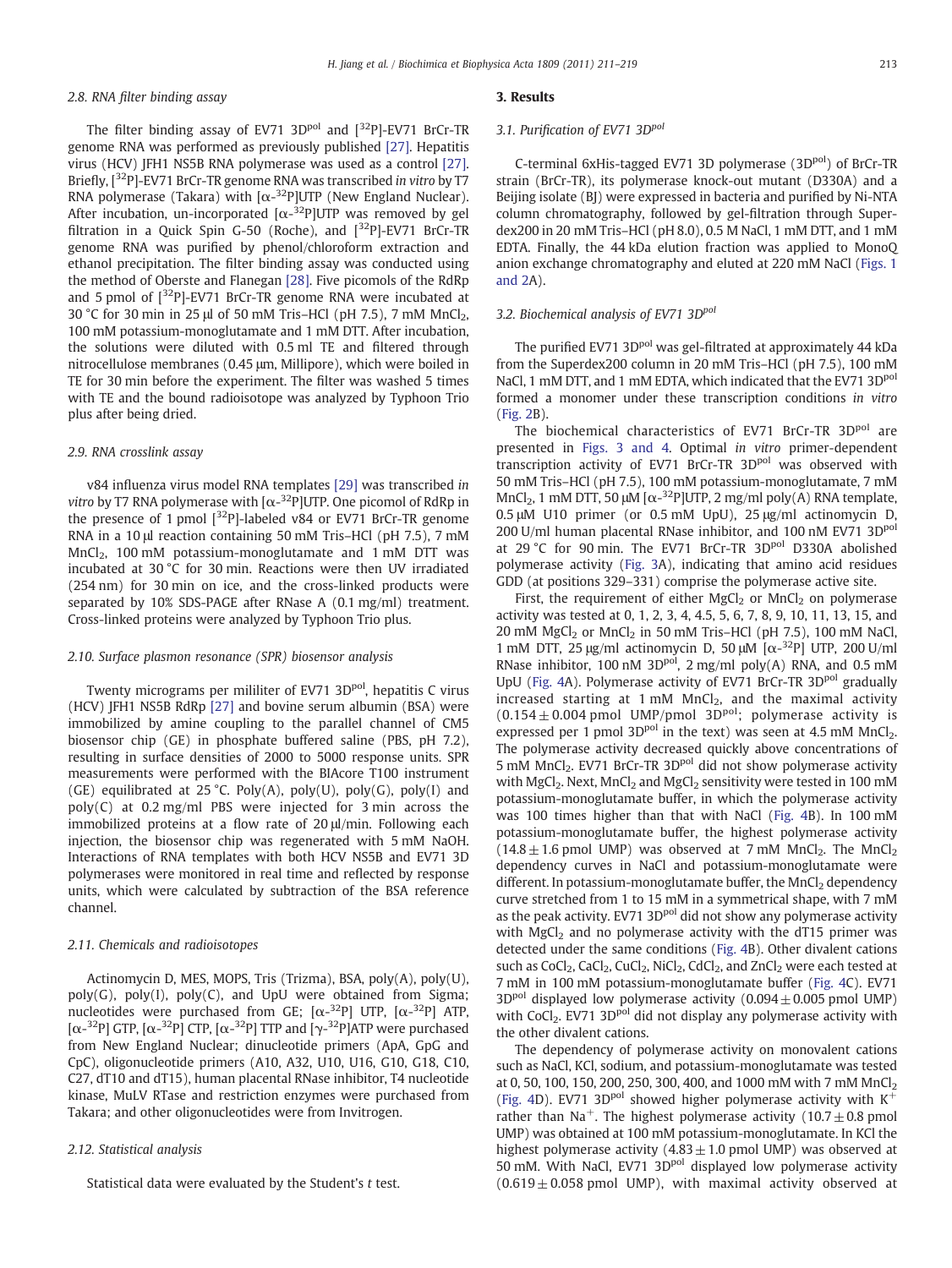<span id="page-3-0"></span>

Fig. 1. Purification of EV71 3D<sup>pol</sup>. A: SDS-PAGE for the purification of EV71 BrCr-TR 3D<sup>pol</sup>. Ten microliters of each fraction were run on 10% SDS-PAGE and stained with Coomassie brilliant blue. M: standard size marker (Takara). Pre: pre-induced bacterial lysate. Sup: soluble fraction of the bacterial extract after IPTG induction. FT: flow through fraction of Ni-NTA. W40: fraction washed from Ni-NTA with 40 mM imidazole. E: fraction eluted from Ni-NTA with 250 mM imidazole. Superdex: elution fraction of Superdex200 after Ni-NTA column chromatography. MonoQ: elution fraction of MonoQ. B: SDS-PAGE of the purified EV71 BrCr-TR 3D<sup>pol</sup> wild type (wt), the polymerase knock-out mutant (D330A) and Beijing isolate (BJ). M: standard size marker. The position of the molecular standard marker (kDa) is indicated on the left.

150 mM. For sodium-monoglutamate, the highest activity  $(4.13 \pm 0.51$  pmol UMP) was obtained at 100 mM, but decreased to  $0.9 \pm 0.21$  pmol UMP at 50 mM. At high salt concentrations (more than 400 mM for sodium and potassium-monoglutamate and NaCl and more than 150 mM for KCl), EV71 3D<sup>pol</sup> did not show polymerase activity.

Dependency of polymerase activity on pH was tested from pH 2 to 10 with 4.5 mM  $MnCl<sub>2</sub>$  and 100 mM potassium-monoglutamate



Fig. 2. Column chromatography of EV71 3D<sup>pol</sup>. A: MonoQ anion exchange column chromatography of EV71 3D<sup>pol</sup>. EV71 3D<sup>pol</sup> expressed in bacteria was finally purified by MonoQ anion exchange chromatography using a continuous NaCl gradient from 50 to 1000 mM, after purification on Ni-NTA column chromatography and gel-filtration by Superdex200. EV71 3D<sup>pol</sup> was eluted with 220 mM NaCl as indicated on the graph. B: gel-filtration of EV71 3D<sup>pol</sup>. The purified EV71 BrCr-TR 3D<sup>pol</sup> was applied to Superdex200 in the standard transcription buffer (20 mM Tris-HCl (pH 7.5), 100 mM potassium-monoglutamate, 1 mM DTT, and 1 mM EDTA). The migration position of EV71 3D<sup>pol</sup> is indicated in the figure. The migration positions of Gel Filtration Standard (BioRad) are indicated below the graph.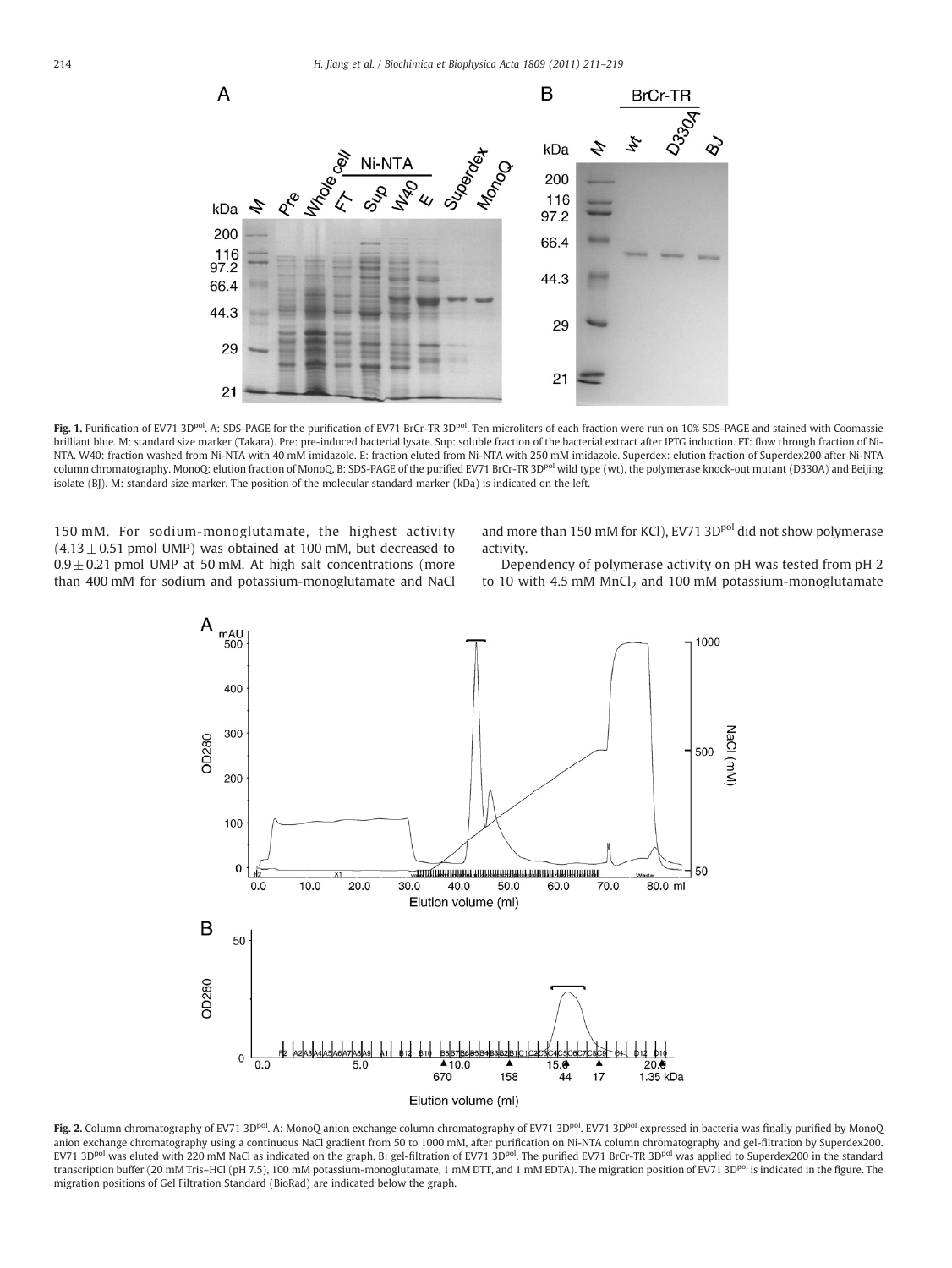<span id="page-4-0"></span>

Fig. 3. In vitro transcription by EV71 3D<sup>pol</sup>. A: Representative autoradiograph of EV71 3D<sup>pol</sup> in vitro transcription of poly(A) templates. One hundred nanomolars of EV71 BrCr-TR 3D<sup>pol</sup> were used in a transcription reaction with 2 mg/ml poly(A) RNA template and 0.5 mM dinucleotide primer UpU under standard transcription conditions (complete). The transcripts were applied to 4% PAGE containing 8 M urea–poly(A): without template–UpU: without primer. D330A: polymerase knockout mutant polymerase. M: [32P]25 bp marker (Promega). The position of the 25 bp marker is indicated on the left. B: In vitro transcription of EV71 BrCr-TR genome. EV71 BrCr-TR genome RNA (2 μg/ml) was transcribed by 100 nM of EV71 3D<sup>pol</sup> in 50 mM Tris–HCl (pH 7.5), 7 mM MnCl<sub>2</sub>, 100 mM potassium-monoglutamate, 1 mM DTT, 25 µg/ml actinomycin D, 0.05 mM [ $\alpha$ <sup>-32</sup>P] UTP, 200 U/ml RNase inhibitor with or without (-primer) 0.5 μM UpU or U10. RNA products were analyzed by 1.5% agarose gel containing formalin, followed by image analysis by Typhoon Trio plus. The position of the RL10,000 RNA marker is indicated on the left. D330A: polymerase-knockout mutant polymerase. C: Polymerase activity of the EV71 BrCr-TR strain (BrCr-TR) and Beijing isolate (BJ) 3D<sup>pol</sup>. The mean and standard deviation (error bar) of the polymerase activities were calculated from autoradiograms of three independent experiments.

(Fig. 4E). Polymerase activity was observed at neutral pH  $(10.5 \pm 0.14$  pmol UMP at pH 7 and  $10.8 \pm 0.012$  pmol UMP at pH 8), and the highest polymerase activity  $(12.8 \pm 0.42 \text{ pmol UMP})$  was observed at pH 7.5. The polymerase activity decreased at pH 6 and pH 8.5. No activity was observed below pH 5.0 or above pH 8.0.



Fig. 4. Biochemical characterization of EV71 3D<sup>pol</sup>. A: The MnCl<sub>2</sub> and MgCl<sub>2</sub> dependency of the polymerase activity of EV71 BrCr-TR 3D<sup>pol</sup> in 100 mM NaCl, B: MnCl<sub>2</sub> and MgCl<sub>2</sub> dependency of BrCr-TR and BJ 3D<sup>pol</sup> in 100 mM monopotassium glutamate (UpU and oligo(dT)15 were used as primers); C: divalent cation dependency; D: NaCl, KCl, monosodium glutamate, and monopotassium glutamate dependency in 7 mM MnCl2; E: pH effect; F: temperature effect; G: dinucleotide UpU primer concentration dependency; H: U10 primer concentration dependency, and I: time course (see text). The symbols are indicated in each panel. The mean polymerase activity (incorporated NMP pmol/pmol 3Dpol) and standard deviation were calculated from autoradiograms of three independent experiments.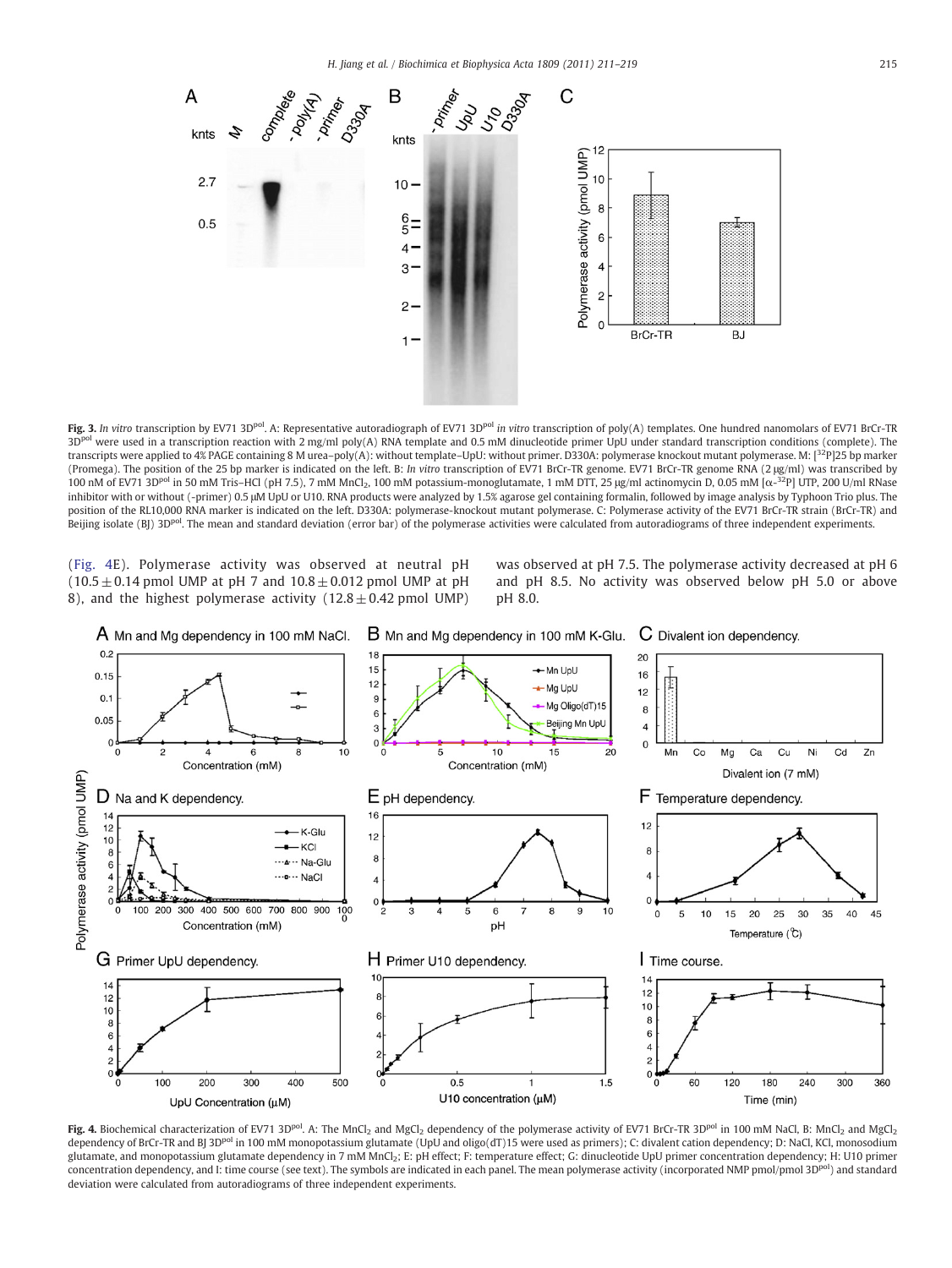<span id="page-5-0"></span>Incubation temperatures were tested at 0, 4, 16, 25, 29, 37, and 42 °C in 50 mM Tris–HCl, pH 7.5, 100 mM potassium-monoglutamate and  $7 \text{ mM } MnCl_2$  [\(Fig. 4F](#page-4-0)). High polymerase activity was obtained between 25 (9.08  $\pm$  1.0 pmol UMP) and 29 °C (10.9  $\pm$  0.75 pmol UMP) with the highest activity seen at 29 °C.

Primer dependency was tested using UpU [\(Fig. 4](#page-4-0)G) and the 10 nt U (U10) primers ([Fig. 4H](#page-4-0)). Only trace amounts of UMP incorporation were detected without primers [\(Fig. 3](#page-4-0)A). Polymerase activity increased according with the concentration of primers, and plateaued at 200 μM UpU and 1 μM U10.

Finally, polymerase activity was tested at 29 °C for 5, 10, 15, and 30 min, 1, 1.5, 2, 3, 4, and 6 hr ([Fig. 4I](#page-4-0)). The log phase of UMPincorporation extended from 15 min  $(0.395 \pm 0.022$  pmol UMP) to 90 min (11.2 $\pm$ 0.70 pmol UMP) and then plateaued. Transcripts were stable up to 6 hr.

# 3.3. Templates and primers of EV71 3D<sup>pol</sup>

Because the 10 nt U primer showed more effective initiation than UpU ([Fig. 4G](#page-4-0), H), the priming effects of dinucleotide (ApA, GpG, UpU and CpC), 10 nt (A10, G10, U10 and C10), A32, U16, G18, C27, dT10 and dT15 were each compared at 0.5 μM using homopolymeric templates; poly(U), (C), (A), and (I) (Fig. 5). Poly(I) was used because poly(G) did not have template activity (Fig. S2) [\[30\].](#page-8-0) Poly(C) showed strong template activity with and without primers (10.4–13.4 pmol GMP). Poly(U) also showed transcription activity without primers, but the activity was low  $(0.4 \pm 0.09 \text{ pmol AMP})$ . Poly(A) or poly(I) did not show transcription activity without primers. For  $poly(A)$  and  $(I)$ templates, priming activity of 10 nt primers was the highest at  $6.5 \pm 0.48$  pmol UMP and  $1.36 \pm 0.32$  pmol CMP, respectively. That of 10 nt primer for poly(C) was  $10.4 \pm 1.1$  pmol GMP. The priming effect of oligo DNA was also tested because poliovirus 3D<sup>pol</sup> was primed with oligo dT [\[31\]](#page-8-0). Oligo dT15 showed stronger priming activity  $(25.3 \pm 1.64$  pmol UMP) than U10. The amount of transcription increased according to the length of oligo A primers;  $0.39 \pm 0.09$ (without primer),  $0.87 \pm 0.15$  (ApA),  $1.3 \pm 0.39$  (A10) and  $1.6 \pm 0.42$  pmol AMP (A32), respectively. The effect of primer length was statistically significant (Student's  $t$  test: P<0.05, Fig. 5A).

Transcription of EV71 genome RNA was tested with or without UpU or U10 primers [\(Fig. 3B](#page-4-0)). There were no differences in product size and quantity with or without primers. Except for small amounts of the full-length 7 knt product, 2, 3, 4, 5 and 6 knt products were also observed. No transcription was observed when D330A was used.

# 3.4. RNA binding activity of EV71 3D<sup>pol</sup>

RNA binding of EV71 3D<sup>pol</sup> was not detected either by the filter binding method ([Fig. 6A](#page-6-0), S4) or UV-crosslinking experiments ([Figs. 6](#page-6-0)B and C). In the same condition HCV RdRp and influenza virus RdRp bound with RNA. Then, we tried to analyze polymerase RNA binding activity by SPR biosensor analysis with BIAcore (Fig. S5). We used PBS for the analysis because we did not observe RNA binding of EV71 3D<sup>pol</sup> in the standard transcription buffer. In PBS,  $poly(G)$  had the highest affinity for both EV71 and HCV RdRps. However, the response units of the other four RNAs for EV71 3D<sup>pol</sup> were very low.

# 3.5. Km and Vmax of EV71 3Dpol

The kinetic constants (Km and Vmax) of EV71 BrCr-TR 3D<sup>pol</sup> were measured using homopolymeric templates (2 mg/ml), 10 nt primers (0.5 μM), and different concentrations of ATP, CTP, GTP and UTP (50, 25, 12.5, 10, 5, 2.5, 2, 1.5, 1, 0.5, 0.25, 0.2, and 0.1 μM) in the optimal transcription buffer. Lineweaver–Burk plots of each incorporated substrate were plotted from each measurement ([Fig. 7](#page-7-0)). Km and Vmax were calculated from each plot, and the mean and standard deviation from three independent plots are indicated in [Table 1.](#page-7-0)

# 3.6. Comparison of the polymerase activity of EV71 clinical isolate

Finally, the polymerase activity of EV71 BJ was examined ([Fig. 3C](#page-4-0)). The polymerase activities of BrCr-TR and BJ were  $8.85 \pm 1.6$  pmol and  $7.02 \pm 0.31$  pmol UMP, respectively. The polymerase activity of the both RdRps with the different concentrations of MnCl<sub>2</sub> was compared [\(Fig. 4](#page-4-0)B). The  $MnCl<sub>2</sub>$  dependency curve of both RdRps was similar. Km and Vmax for UTP of BJ RdRp were also similar to those of BrCr-TR



Fig. 5. Primer dependency of EV71 3D<sup>pol</sup>. One hundred nanomolars of EV71 3D<sup>pol</sup> were incubated at 29 °C for 90 min in 50 mM Tris–HCl (pH 7.5), 100 mM potassiummonoglutamate, 7 mM MnCl<sub>2</sub>, 1 mM DTT, 25 μg/ml actinomycin D, 200 U/ml human placental RNase inhibitor and 50 μM [α-<sup>32</sup>P]ATP, 2 mg/ml poly(U) RNA template with or without 0.5 μM of ApA, A10 and A32 primers (A); 50 μM [ $\alpha$ -<sup>32</sup>P]GTP, 2 mg/ml poly(C) RNA template with or without 0.5 μM GpG, G10 and A18 primers (B); 50 μM [ $\alpha$ -<sup>32</sup>P]ATP, 2 mg/ ml poly(A) RNA template with or without 0.5 μM of UpU, U10, U16, dT10 and dT15 primers (C); and 50 μM [α-<sup>32</sup>P]CTP, 2 mg/ml poly(I) RNA template with or without 0.5 μM of CpC C10 and C27 primers (D). The mean polymerase activity (incorporated NMP pmol/pmol 3D<sup>pol</sup>) and standard deviation were calculated from autoradiograms of three independent experiments.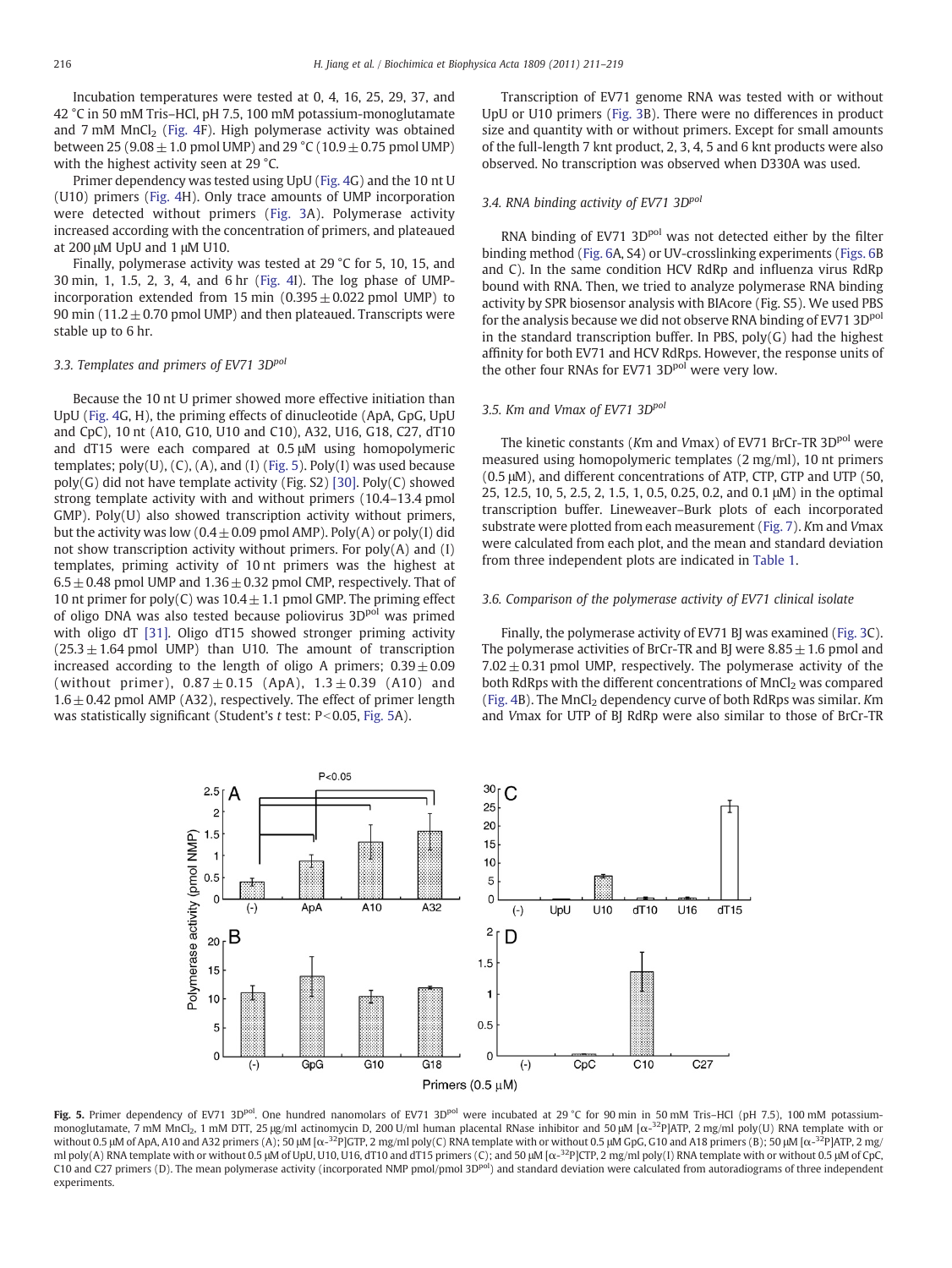<span id="page-6-0"></span>

Fig. 6. RNA binding assay of EV71 3D<sup>pol</sup>. A. The filter binding assay of EV71 3D<sup>pol</sup> with or without 0.5 mM UpU or 0.5 mM UTP and [<sup>32</sup>P]-EV71 BrCr-TR genome RNA (EV71). HCV JFH1 NS5B RdRp was used as a positive control. The mean and standard error (error bar) of the pixcel numbers were calculated from three independent measurements (Fig. S4). \*p<0.001 (Student's t test). B. UV-crosslink assay of EV71 3D<sup>pol</sup> with or without 0.5 mM UpU or 0.5 mM UTP and [<sup>32</sup>P]-EV71 BrCr-TR genome RNA (EV71). HCV RdRp was used as a positive control (HCV). The positions of EV71 3D<sup>pol</sup> (53.1 kDa) and HCV RdRp (65.3 kDa) are indicated. C. UV-crosslink assay of EV71 3D<sup>pol</sup> with  $[^{32}P]$ -EV71 BrCr-TR genome RNA (EV71) and  $\left[\right]$ <sup>32</sup>P]-influenza virus v84 model RNA template (v84). Influenza virus RdRp was used as a positive control (Flu). The positions of EV71 3Dpol (53.1 kDa) and influenza virus RdRp PB1 subunit (86.6 kDa) are indicated.

[\(Table 1,](#page-7-0) [Fig. 7](#page-7-0)). These data indicate that the RdRps from two different strains have similar activities.

# 4. Discussion

In the last decade EV71 infection has significantly increased in the Western Pacific Region [\[23\],](#page-8-0) and particularly in China unusual EV71 epidemic has started since 2008 [17–[19\].](#page-8-0) In order to understand their replication mechanisms and to develop a control strategy against EV71 infection, we analyzed the biochemical characteristics of 3D<sup>pol</sup> of BrCr-TR and the Chinese isolate (BJ) isolated from a severely ill patient in Beijing, 2008.

All polymerases adopt a similar canonical folded structure resembling a cupped right hand with finger, palm, and thumb subdomains. The most conserved structural element of the RdRp subdomain is the catalytic palm subdomain, in which two catalytic aspartic acid side chains coordinately bind to two divalent metal ions that are essential for catalysis [\[32\].](#page-8-0) The finger and thumb subdomains are involved in template, primer, and NTP substrate binding. The conformation of the thumb subdomain is related to the mode of initiation of the RdRp, i.e., whether initiation is primer dependent or primer independent (de novo) [\[33\]](#page-8-0). When the GDD (residues 329– 331) sequence in motif C was mutated to GAD, EV71 3D<sup>pol</sup>D330A lost polymerase activity [\(Figs. 3](#page-4-0)A and B), confirming that this sequence is the polymerase active site (Fig. S7).

All DNA and RNA polymerases require two divalent cations to catalyze phosphoryl transfer, and  $Mg^{2+}$  is the most commonly employed cation [\[34\].](#page-8-0) Enterovirus 3D<sup>pol</sup> such as poliovirus, rhinovirus, FMDV, and CVA show activity with both  $Mg^{2+}$  and  $Mn^{2+}$  [\[35](#page-8-0)–37], and their crystal structures are similar [\[38\].](#page-8-0) However, our EV71 3D<sup>pol</sup> is an  $Mn^{2+}$ -specific polymerase, and none of the other divalent cations analyzed so far, including  $Mg^{2+}$ , has shown any polymerase activity, although weak activity was observed with  $Co^{2+}$  ([Figs. 4](#page-4-0)A–C). Chen et al. detected polymerase activity with EV71 3D<sup>pol</sup> purified from bacteria at 5 mM  $MgCl<sub>2</sub>$  [\[21\]](#page-8-0), which is controversial to our finding. The processing of the N-terminus of  $3D<sup>pol</sup>$  by the ubiquitin-specific carboxy-terminal protease may change the conformation of 3D<sup>pol</sup> to affect the divalent cation dependence of the polymerase.  $Ni<sup>2+</sup>$ coordinates with 271H, 273H and 282C of EV71 3D<sup>pol</sup> [\[22\].](#page-8-0) However, it may not affect the RdRp activity because no RdRp activity was detected with  $Ni^{2+}$  ([Fig. 4](#page-4-0)C).

 $Mn^{2+}$  cations relax the nucleotide specificity of polymerases [\[39,40\]](#page-8-0) as well as their template specificity [\[41\]](#page-8-0). Glutamate ions alter the sensitivity of the enzyme to MnCl<sub>2</sub> ([Figs. 4](#page-4-0)A and B). The Mg<sup>2+</sup> concentration in cells varies between 14 and 20 mM, and the cation is distributed almost equally in the nuclear, mitochondrial, and the cytosolic and endoplasmic reticulum cellular compartments [\[42\]](#page-8-0). The  $Mn^{2+}$  concentration in cells varies from report to report [\[43,44\].](#page-8-0) Although  $Mn^{2+}$  also permits polymerases to incorporate incorrect sugar configurations [\[39,45\],](#page-8-0)  $EV71$  3D<sup>pol</sup> did not show reverse transcriptase activity with a poly(A) template together with oligo dT primers (Fig. S3).  $Mn^{2+}$  also relaxes the template specificity of polymerases [\[41\]](#page-8-0), and we found that the cation contributed to EV71 genome recombination, together with the low RNA binding activity of EV71 3D<sup>pol</sup> (Fig. 6, S4) [46-[49\].](#page-8-0) RNA binding activity of poliovirus and FMDV 3D<sup>pol</sup> is stronger than that of EV71 3D<sup>pol</sup> because poliovirus and FMDV 3D $^{pol}$  can be detected by the filter binding method [\[50,51\].](#page-8-0) EV71 3D<sup>pol</sup> functioned at neutral pH and low salt concentrations [\(Fig. 4\)](#page-4-0), as seen with other picornavirus  $3D<sup>pol</sup>$  [\[2,37,50\]](#page-8-0). Terminal nucleotidyl transferase activity was not observed with our purified EV71 3D<sup>pol</sup> (Fig. S6) although HRV 3D<sup>pol</sup> incorporates TTP [\[36\]](#page-8-0). The explanation for the lack of EV71 3D<sup>pol</sup> activity with  $Mg^{2+}$  is not clear because the RdRp motif primary sequence of 3D<sup>pol</sup> from EV71, HRV, CVA to poliovirus are similar (Fig. S7) and because the divalent ions were not indicated in its crystallography [\[22\]](#page-8-0). Only EV71 3D<sup>pol</sup> has unique 226P and 228S residues in motif A, which is proximal to the divalent ion interacting residue, 238D (Fig. S7) [\[32\].](#page-8-0) However, P226D and P226D/S228H mutants did not show polymerase activity with  $Mg^{2+}$  either (data not shown).

Picornavirus 3D<sup>pol</sup> are primer-dependent and initiate viral transcription and replication with VPg [\[33\]](#page-8-0), but purified poliovirus and HRV-16 3D<sup>pol</sup> transcribed in both primer-dependent and independent manners [\[31,36\]](#page-8-0). For EV71 3D $P<sup>pol</sup>$ , polymerase activity of poly(A) and poly(C) was at least five times greater than the other homopolymeric templates ([Fig. 5](#page-5-0)). EV71 3D<sup>pol</sup> requires primers for  $poly(A)$ ,  $poly(U)$ and poly(I) templates, but does not require primers for the poly(C) template as does poliovirus 3D<sup>pol</sup> [\[31\].](#page-8-0) Although picornavirus 3D<sup>pol</sup> utilize protein primers in infected cells, the ability of these enzymes to biochemically catalyze de novo RNA synthesis with poly(C) may have significant implications for viral genome replication. HRV-16 3D<sup>pol</sup> does not use  $poly(G)$  or  $poly(U)$  templates [\[36\].](#page-8-0) The stability of the primer-template duplex may enhance transcription initiation, and high concentrations of dinucleotide also promoted efficient transcription initiation. The melting temperatures (Tm) of U10, U16, dT15 and dT10 are 53.5 °C, 61.4 °C, 18.3 °C and 12.2 °C, respectively (MELTING 4.2) [\[52\],](#page-8-0) and dT15 showed the highest transcription activity for poly (A) at 29 °C [\(Fig. 5](#page-5-0)C). Under the optimal in vitro transcription conditions, EV71 3D<sup>pol</sup> transcribed EV71 genome RNA with several subgenomic-sized products ([Fig. 3](#page-4-0)B). The effect of primers on genome-size transcription was not observed, indicating de novo initiation or hairpin initiation.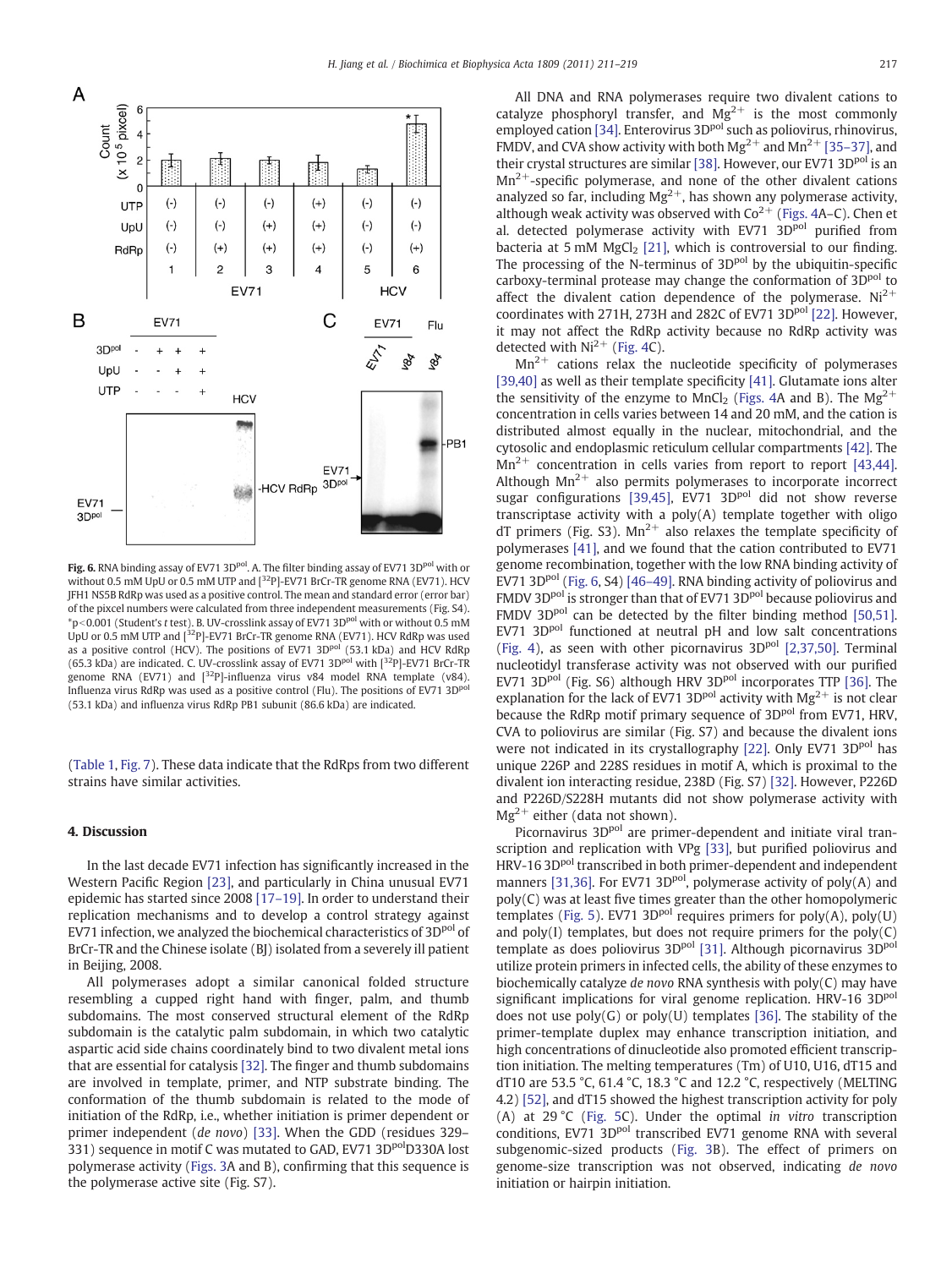<span id="page-7-0"></span>

Fig. 7. Lineweaver–Burk plots of EV71 3D<sup>pol</sup>. For kinetic analysis, 100 nM of EV 71 BrCr-TR 3D<sup>pol</sup> was incubated for 1 hr using homopolymeric templates (2 mg/ml), 10-nucleotide primers (0.5 μM), and different concentrations of [ $\alpha$ -<sup>32</sup>P]ATP, [ $\alpha$ -<sup>32</sup>P]GTP, [ $\alpha$ -<sup>32</sup>P]UTP and [ $\alpha$ -<sup>32</sup>P]CTP. That of Beijing 3D<sup>pol</sup> was also indicated (broken line). Lineweaver–Burk plots were derived from three independent experiments.

Table 1 Km and Vmax of EV71 3D polymerase.

|                           | ATP                 | CTP              | GTP              | <b>UTP</b>        |
|---------------------------|---------------------|------------------|------------------|-------------------|
| $Km(\mu M)$               | $2.35 + 0.05$       | $5.40 + 0.93$    | $1.12 + 0.10$    | $2.81 + 0.31$     |
| $Km$ of BJ $(\mu M)$      | nd                  | nd               | nd               | $3.46 + 0.37$     |
| $V$ max $($ /min $)$      | $0.00078 + 0.00005$ | $0.011 + 0.0017$ | $0.050 + 0.0043$ | $0.0027 + 0.0005$ |
| Vmax of BJ $(\text{min})$ | nd                  | nd               | nd               | $0.0025 + 0.0003$ |

⁎ Not done.

EV71 3D<sup>pol</sup> did not show terminal nucleotidyl transferase activity because random elongation from primers nor templates were not observed (Fig. S2, S6) although in another study poliovirus 3D<sup>pol</sup> showed this activity [\[53\].](#page-8-0) EV71 3D<sup>pol</sup> formed monomers under the transcription conditions of this study [\(Fig. 3](#page-4-0)) although poliovirus 3D<sup>pol</sup> formed oligomers [\[51,54,55\].](#page-8-0)

The kinetic constants ( $Km$  and  $Vmax$ ) of EV71 3D $^{pol}$  were calculated from classical Lineweaver–Burk plots (Fig. 7, Table 1). The Km value for the EV71 3D<sup>pol</sup> is smaller than the Km values for both the influenza A virus RdRp [\[56\]](#page-8-0) and poliovirus 3D<sup>pol</sup> [\[57\]](#page-8-0), but similar to the Km value for the RdRps from both HCV JFH1 [\[27\]](#page-8-0) and HRV-16 [\[36\]](#page-8-0). The Vmax values for the EV71 3D<sup>pol</sup> are similar to those of FMDV and HRV-16 3D $P<sup>pol</sup>$  [\[36,50\],](#page-8-0) and much smaller than those of poliovirus 3D<sup>pol</sup> (4.4/min for UTP and 16.8/min for GTP in primer-dependent transcription and 3.4/min for GTP in de novo transcription) [\[31\]](#page-8-0). The small Km for GTP agreed with the finding of crystallography [\[22\].](#page-8-0) The large Vmax of EV71 3D<sup>pol</sup> for GTP indicates the potential for treatment of EV71 infection with the antiviral drug ribavirin although it is not efficient because of the small Km for GTP [\[58\].](#page-8-0) According to its Km and Vmax CTP analogues can be tested for EV71 inhibition.

The weak RNA template binding of EV71 3D<sup>pol</sup> may affect the Vmax obtained with our in vitro transcription system. The viral protein 3AB has been shown to enhance the RNA binding of poliovirus 3D<sup>pol</sup> and leads to enhanced transcription [\[59\]](#page-8-0). Other EV71 proteins may affect the RNA template binding affinity of 3D<sup>pol</sup>, and the RNA polymerization rate of the EV71 replication complex in infected cells may be faster than these values that we acquired in vitro.

The 3D<sup>pol</sup> of the different genotype, which was isolated from the severely ill patient, showed similar polymerase activity (Table 1, [Figs. 3C and 4B\)](#page-4-0), indicating that 3D<sup>pol</sup> is a good target for the control of EV71 infection, but not a determinant of the pathogenicity of the recent Chinese epidemic strains.

Supplementary materials related to this article can be found online at doi:10.1016/j.bbagrm.2011.01.001.

## Acknowledgements

This work was supported by Grants-in-aid from the Chinese Academy of Sciences (0514P51131) and the Li Kashing Foundation (0682P11131).